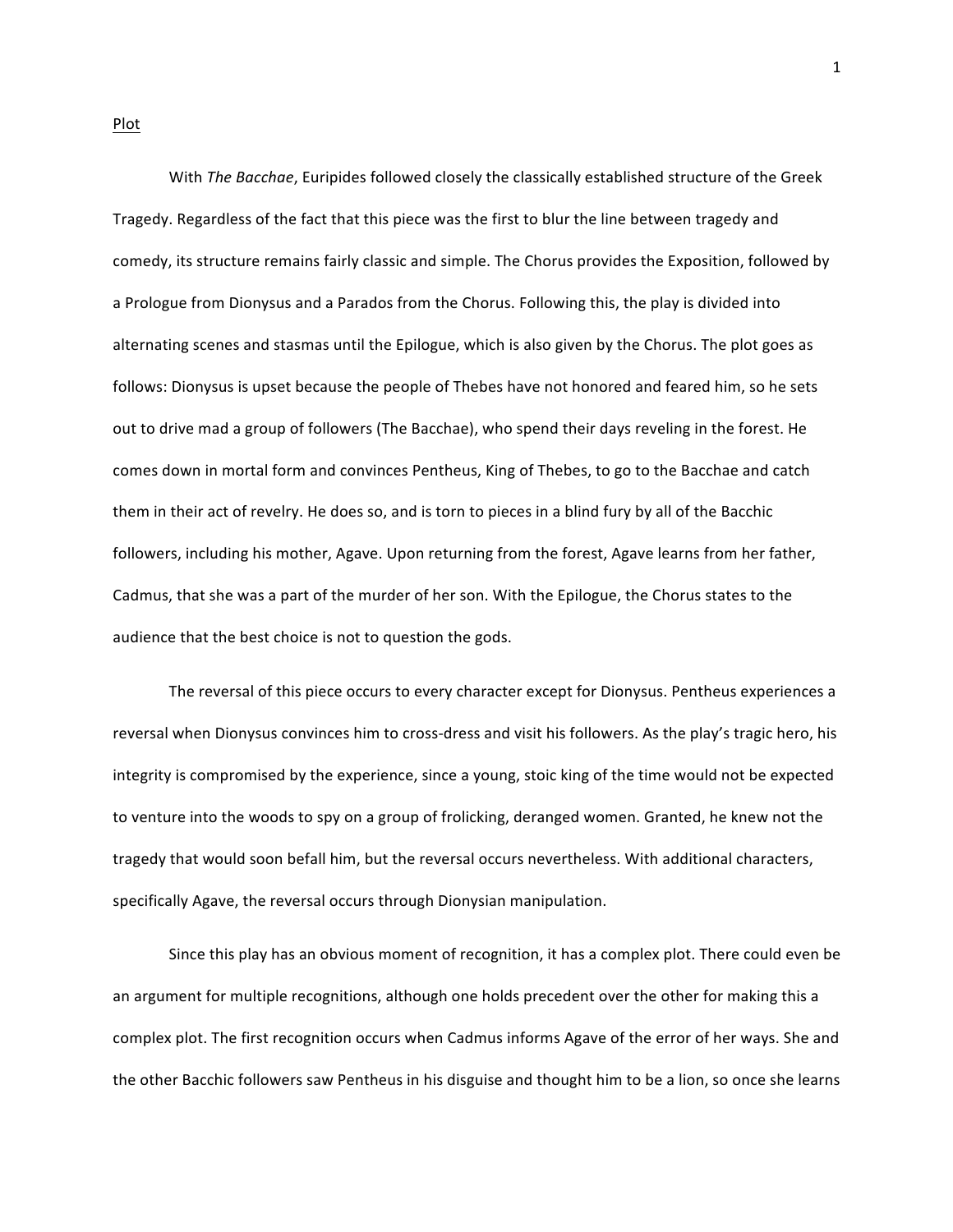of her incorrect assumption, the first recognition occurs. The second and more prominent recognition comes with the epilogue, wherein the Chorus gives a PSA of sorts to always honor, respect, and fear the Gods. They recognize that the characters erred in their behavior and judgment, thus providing the play's message and basis for a complex plot.

#### Character

Dionysus appears as the leading character in this play, which is fitting for a Greek tragedy of this magnitude, especially with the Chorus' epilogue being what it is. Fitting the typical bill of a conceited Greek God, Dionysus speaks very openly about his unhappiness with the people of Thebes, and their unwillingness to respect, honor and fear him. This specific anger combined with the personality of Dionysus as it had been established in the time of Euripides provides a nice juxtaposition of character versus action. Dionysus' character comes across as cunning and comedic, shrewd yet lighthearted. While we assume that he knew he was leading Pentheus to almost certain death, his attitude before the slaughter comes across as lighthearted and breezy. Yes, he is a God, and he is part of a group of gods historically known to be ruthless and cruel, but this portrayal shows just how theatre can make even a god seem human.

Pentheus is the play's tragic hero because of his stubborn and proud nature, and his desire to rule a clean kingdom. He is the current King of Thebes, and his title was bestowed upon him by his grandfather, Cadmus. In studying this play, Pentheus does not jump out as the classic example of a tragic hero. His established character, particularly in scenes with Dionysus, comes across as young, nervous and inexperienced. He does have a very obvious hamartia, however, since his pride in the name of his country leads him to the Bacchae, in an effort to clear his name as a ruler and restore order to the kingdom. In classic style, his hubris leads to his death at the hands of those who do not understand him.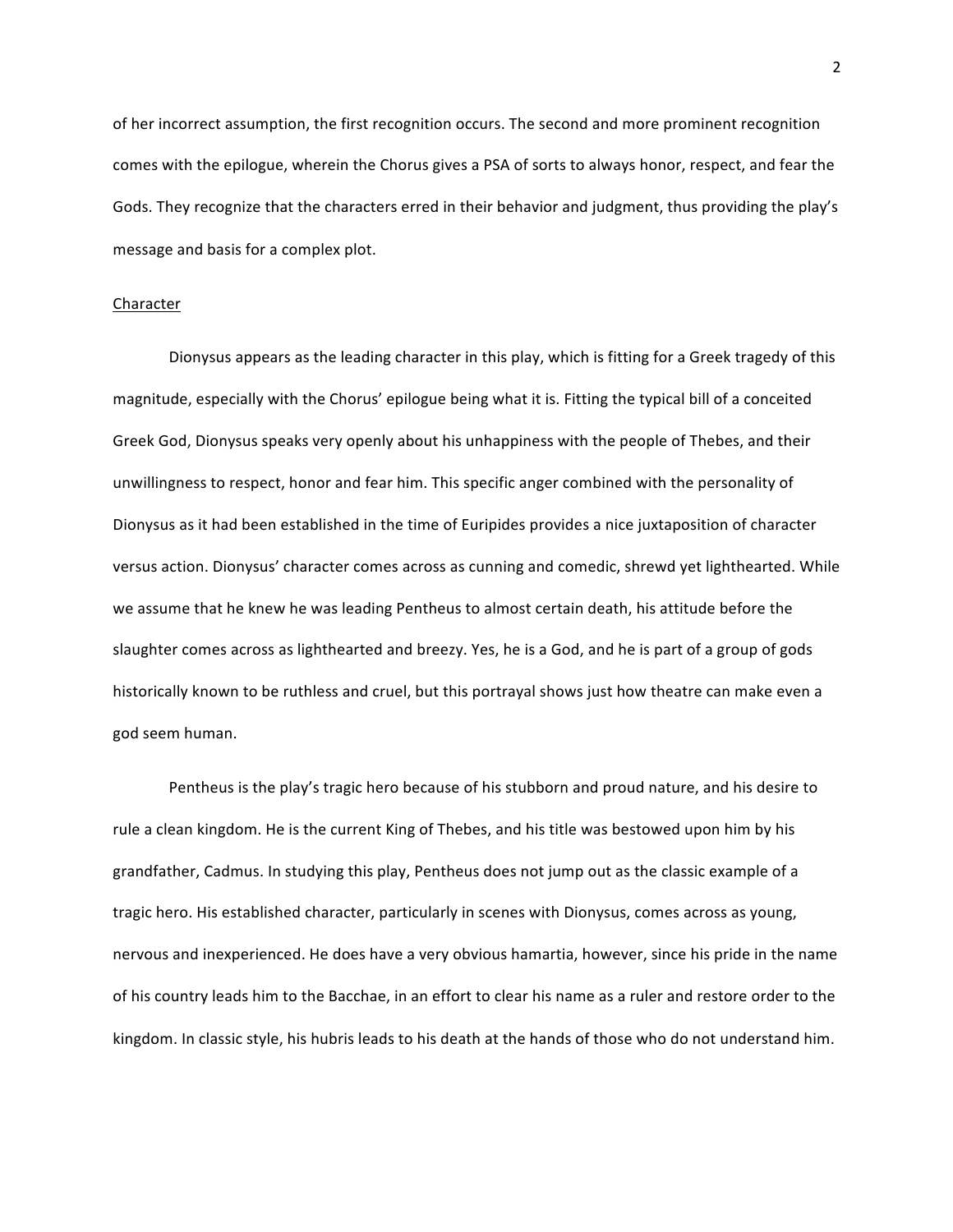Agave and Cadmus provide healthy foils to each other, and, in part, to Dionysus and Pentheus. Agave spends a majority of the play in a mad Bacchic revelry, and ultimately murders for him, not knowing what she is doing. Cadmus, while a supporter and follower of Dionysus, recognizes that Agave's actions are not healthy and are, in fact, a result of widespread disrespect for the god. As her father, and father to Semele, who was widely disbelieved for having birthed Dionysus, Cadmus understands the importance of trust and honor in the presence of a god. So, when Agave returns from the mountain after murdering her son, Cadmus shows wisdom and establishes himself as a wiser man than most when he aids in her recognition.

# Idea

In traversing the script and considering the ideas of rebellion, conformity, discombobulation and rage, we all agreed that our general idea was "Sex, Drugs, and Rock 'n' Roll." Of course, we understand with this that a production of The Bacchae cannot be produced with a mere vague, nonspecific idea of long hair and bright colors. So, we specified. The image of the Bacchic followers frolicking and making deranged love in a field brought forth the vivid image of Woodstock, with flower children reveling in the music of Jimi Hendrix, and using the widespread teachings of love, not war, to enjoy each other's company and preach about acceptance. Of course, this movement got out of hand, and the hippies were ostracized for their protest. From this, we saw their similarity to Dionysus' followers in The Bacchae.

A similar idea garnered from studying the script was "Sticking it to the Man." So, in a way, the Rock 'n' Roll motif comes full-circle. In the play, a great deal of dramatic action stems from the fact that the people of Thebes do not respect Dionysus. Of course, in this time, the Olympian Gods were respected ten-fold above the local politicians, so the lack of respect shown to Pentheus is nothing compared to the lack of respect shown to Dionysus. Only Dionysus can really punish the people of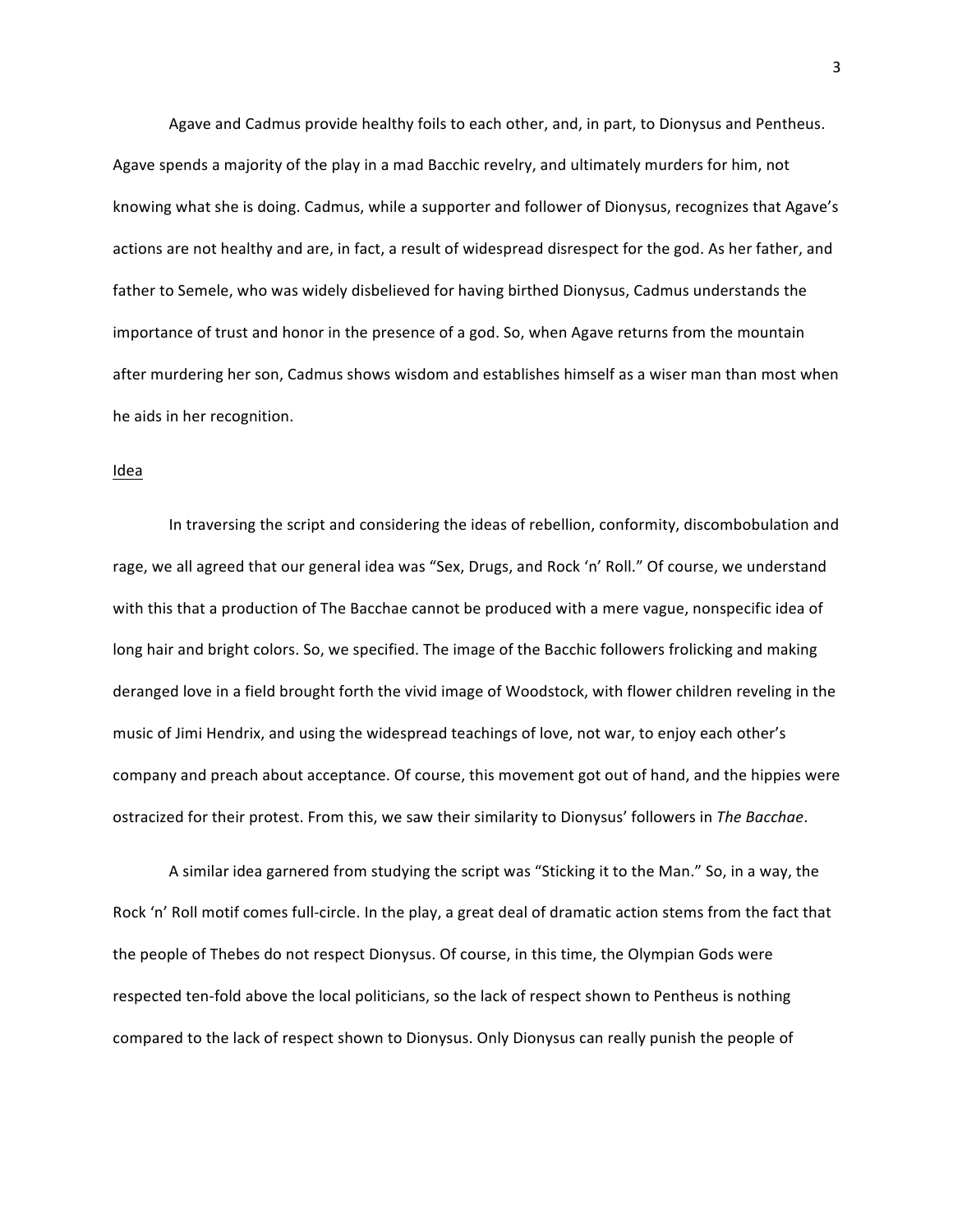Thebes. Thus, he drives them mad and they kill, etc. Until the recognition occurs, the idea of "Sticking it to the Man" drives the action of the play.

### Diction

As is the case in most modern translations of classical plays, the dialogue in *The Bacchae* had a very conversational, modern and colloquial mood. Even though the piece is technically a drama, the banter, specifically between Dionysus and Pentheus, felt almost lighthearted and farcical. Of course, this is more than likely the cause of the translator, and the original text likely seemed a lot colder, but still, the format and word choice in the dialogue provided a relaxed atmosphere to an otherwise high-stakes plot. Part of this was juxtapositional choices between characters, as well. In the scene between Pentheus and Dionysus, the juxtaposition between the characters is made clear through the dialogue. Dionysus comes across as loose and relaxed, modern and free, while Pentheus is rigid and strict, stiff and harsh. While each character fluctuates slightly on these descriptions, the divide is very clear.

In terms of format, one element that separates this script from most Greek tragedies is the structure of the scenes. In most works by Euripides, scenes are dominated by interchanging monologues, trading point after point with paragraph after paragraph. While there are moments of great monologue in this play, for the most part, the scenes are comprised of small, specific dialogue that is intricately important to the plot. Once again, a good example of this idea comes in the scenes between Pentheus and Dionysus. They speak in quick, alternating lines, exchanging pieces of information vital to development of plot and character. This format breaks slightly when the Messenger enters, speaking greatly of what he saw of the Bacchic followers.

### Music

There is very little silence in *The Bacchae*. This happens in part due to the aforementioned rapidfire dialogue, and this stems from the need to drive forward the plot at a blistering pace. When broken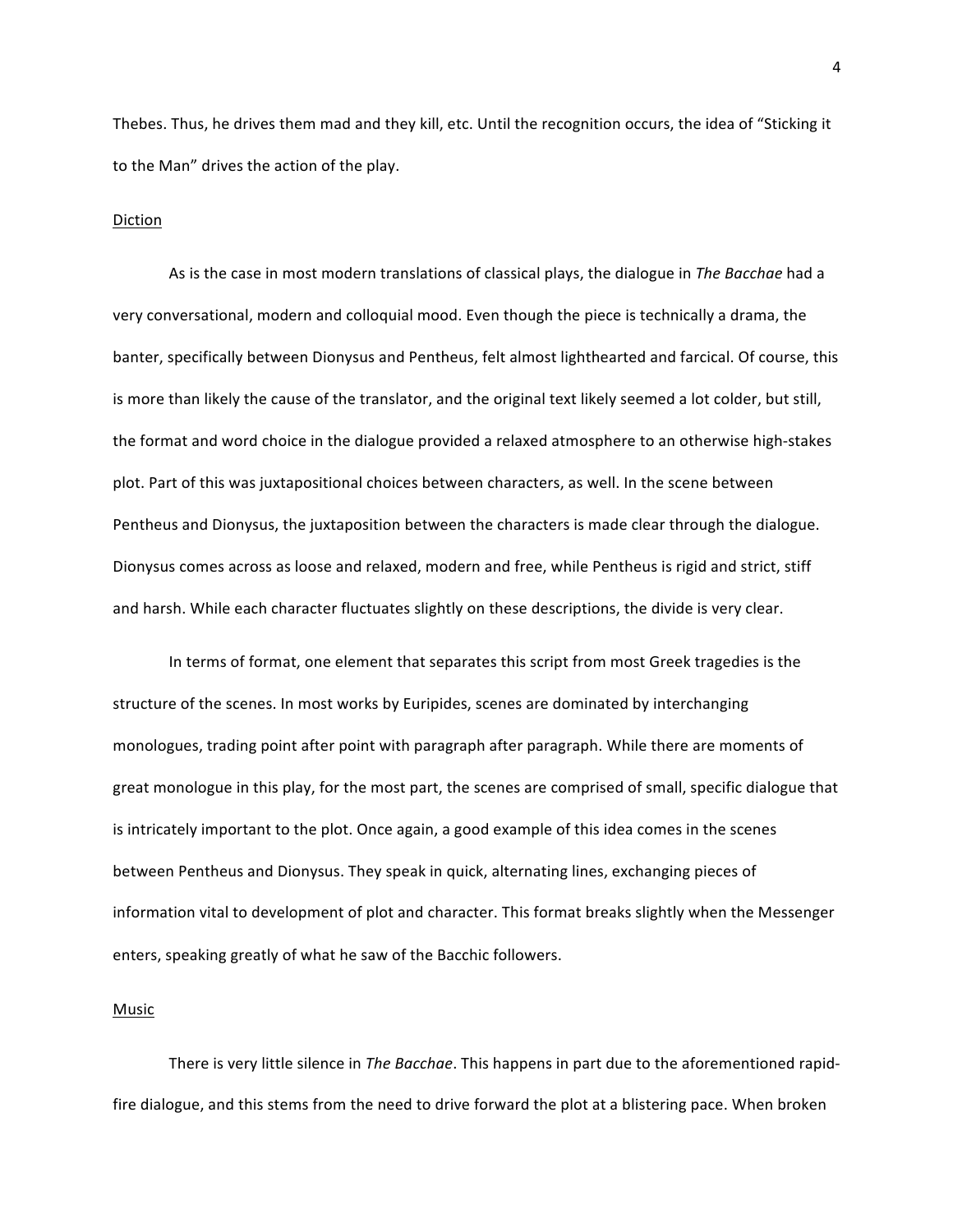down, the plot of this play encompasses a great deal of new information in a decently short amount of time. With every exchange, regardless of character, the audience receives a new piece of information, and all of it becomes relevant to the plot and the culmination of the play. If named characters speak onstage, they always provide a new plot development, and during the stasmas, the Chorus provides a great deal of pointed (if not a tad biased) statements of observation on the characters and their treatment of the Greek Gods. Their dialogue patterns are extremely melodic, since each individual member of the chorus speaks in an identical format.

The musical elements of the play stem mostly from the dialogue and its patterns, but there are two key exceptions. In this translation, the chorus is noted to have tambourines, which they presumably are to use during the stasmas. These go along identically with the quick dialogue. Additionally, the earthquake in one of the Interludes provides a loud booming noise, a huge juxtaposition to the pattern of the dialogue.

# Spectacle

Much like the intricately-woven plot of the Newbery Award-Winning novel Holes, the spectacle of *The Bacchae* provides a lot of small detail that means an enormous amount when moved to a larger scale. The entire play takes place in front of the skene, the three-door house, which is described in incredibly specific detail. This element perfectly offsets and supports the fact that the audience sees none of the action provided in the dialogue. The Bacchic followers are never seen in their natural habitat, as often as their actions are described in great detail. Pentheus' death is not shown, but his body is the last thing onstage, which makes for an interesting culmination of theme. The people of Thebes historically disrespect Dionysus, whose rage is the intrusion of the plot. Since their disrespect and horrendous actions in the forest lead to the death of their King, one could surmise that Euripides